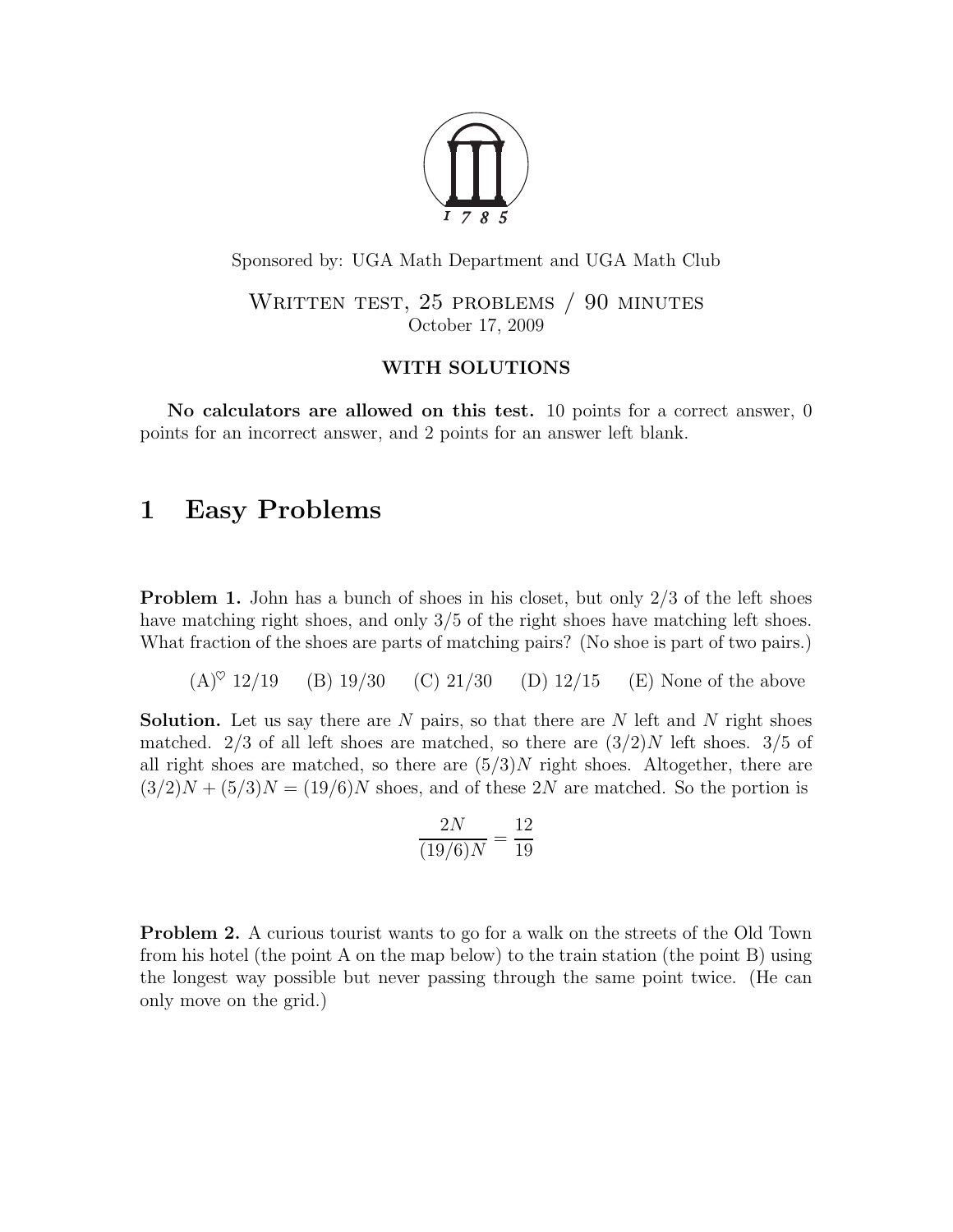|              | $\boldsymbol{B}$ |  |
|--------------|------------------|--|
|              |                  |  |
| $\mathbf{A}$ |                  |  |
|              |                  |  |

If we consider any interval of length 1 to be a street, how many streets can the tourist traverse?

(A) 33 (B)<sup> $\heartsuit$ </sup> 34 (C) 35 (D) 36 (E) None of the above

Solution. One possible solution with 34 streets is shown on the picture below. Let us show that a larger number is impossible.



Altogether in the old town there are 36 intersections. Every time the tourist passes a street, he comes to a new intersection. Therefore, he can not go through more than 35 streets. Let us show that he can not go through 35 streets either. For this, let us color the intersections in white and black in the chess order (see the picture below).



Every time he traverses a street, the tourist comes to an intersection of the opposite color. The hotel and the train station have the same color. Therefore, any route will have an even number of streets.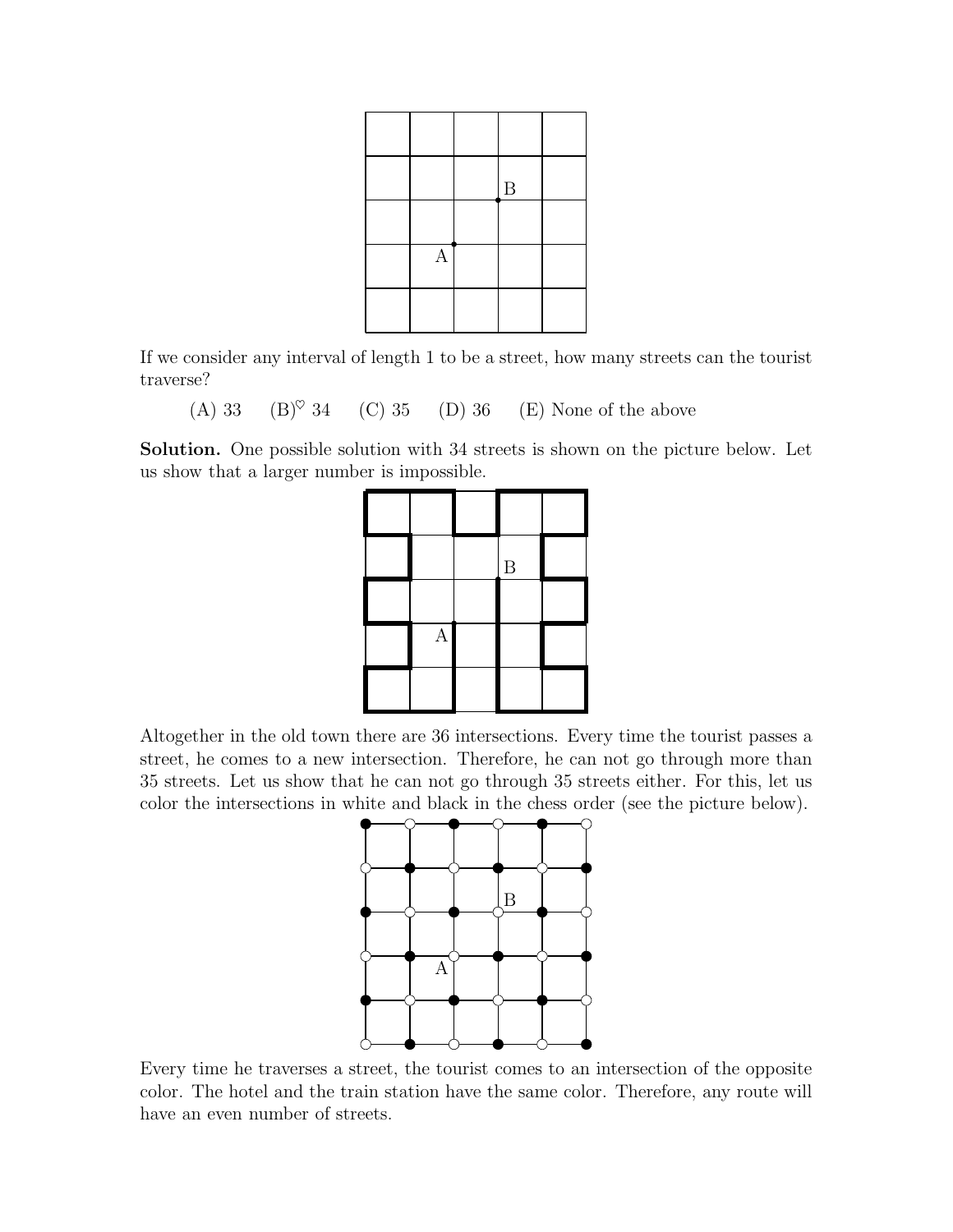**Problem 3.** Every morning Joe walks for 1 mile along the tram tracks and counts the trams passing him from behind and coming towards him. During the year, he counted 100 of the former and 300 of the latter. Joe's speed is 3 mph. What is the tram's speed, in mph?

(A) 5 (B) 7 (C) 9 (D) 10 (E)<sup> $\heartsuit$ </sup> None of the above

**Solution.** Let  $v$  be the tram's speed. The numbers 100 and 300 are proportional to the speeds of the trams relative to Joe. Therefore,

$$
\frac{v+3}{v-3} = \frac{300}{100} = \frac{3}{1}
$$

and  $v = 6$ .

**Problem 4.** If a child is born in 2009, what will be the next year that both her age and the year are perfect squares?

(A) In 4 or 9 years (B) $\degree$  In 16 or 25 years (C) In 36 or 49 years (D) A different answer (E) Never

**Solution.** The next perfect square larger than 2009 is  $2025 = 45^2$ . Luckily, this works:  $2025 = 2009 + 16$ .

Problem 5. Consider the number

$$
15! = 1 \cdot 2 \cdot 3 \cdots 14 \cdot 15
$$

Add its digits to obtain a new number. Add its digits to obtain a new number, and continue this process until you get a single digit. What is it?

(A) 0 or 1 (B) 2 or 3 (C) 4 or 5 (D) 6 or 7  $(E)^\heartsuit$  8 or 9

Solution. An integer and the sum of its digits have the same remainder modulo 9 because  $10^k = 1 \pmod{9}$  for any k. Now, 15! is divisible by 9, so in the end we will get either 0 or 9. We can not get 0 if we don't start with 0. So the answer is 9.

**Problem 6.** Two positive real numbers have an average of 10. Which of the following must be true about  $\mu$ , the average of their reciprocals?

(A) 
$$
\mu = 10
$$
 (B)  $\mu = 1/10$  (C)  $\mu$  can be any real number (D)<sup>°</sup>  $\mu \ge \frac{1}{10}$   
(E)  $\mu \le \frac{1}{10}$ 

**Solution.** If the numbers are  $x$  and  $y$ , then

$$
\mu = \frac{\frac{1}{x} + \frac{1}{y}}{2} = \frac{\frac{x+y}{2}}{xy} = \frac{10}{xy}.
$$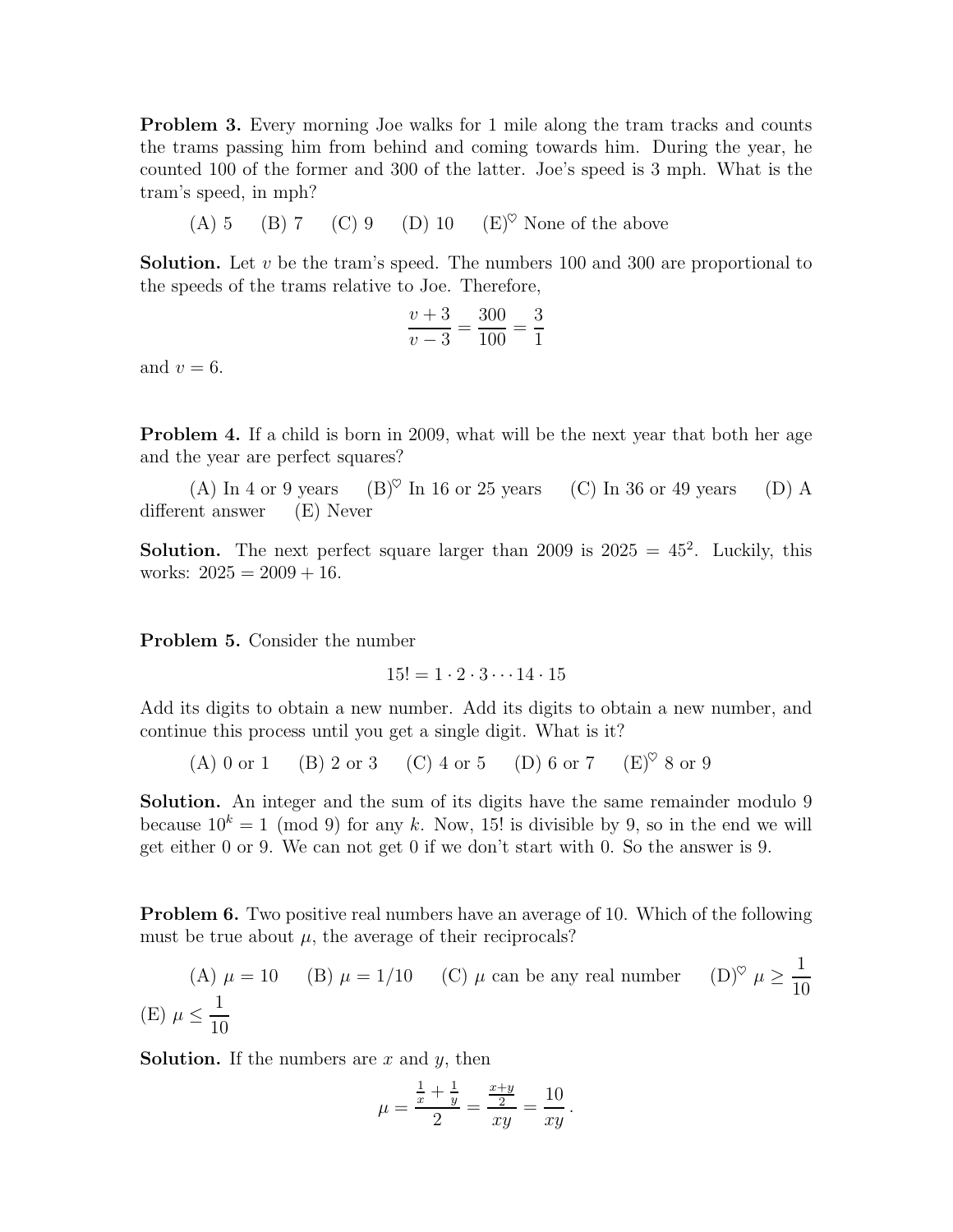Since the *largest* the product can be is 100, obtained when  $x = y = 10$  (because  $xy = \left(\frac{x+y}{2}\right)$  $\left(\frac{y+y}{2}\right)^2 - \left(\frac{x-y}{2}\right)^2 \le \left(\frac{x+y}{2}\right)$  $(\frac{+y}{2})^2 = 10^2$ , we see that  $\mu \ge$ 10 100 = 1 10 .

This problem demonstrates the *arithmetic mean-harmonic mean* inequality, that  $\frac{x+y}{2} \ge \frac{2}{\frac{1}{x} + \frac{1}{y}}$ . This may be generalized: for any positive real numbers,  $a_1, a_2, \ldots, a_n$ ,

$$
\max(a_1, a_2, \dots, a_n) \ge \sqrt{\frac{a_1^2 + a_2^2 + \dots + a_n^2}{n}} \ge \frac{a_1 + a_2 + \dots + a_n}{n}
$$
  
 
$$
\ge \sqrt[n]{a_1 a_2 \cdots a_n} \ge \frac{n}{\frac{1}{a_1} + \frac{1}{a_2} + \dots + \frac{1}{a_n}}
$$
  
 
$$
\ge \min(a_1, a_2, \dots, a_n).
$$

Furthermore, each equality holds if and only if the  $a_i$  are equal, that is  $a_1 = a_2$  $\cdots = a_n$ . At first, it may seem that these inequalities are difficult to remember, but they are special cases of the generalized mean:

$$
m(t) \equiv \left(\frac{1}{n}\sum_{k=1}^{n} a_k^t\right)^{1/t}.
$$

Then, the quadratic mean (root mean square), arithmetic mean, and harmonic mean are obviously  $m(2), m(1),$  and  $m(-1)$  respectively. Less obviously, the maximum max $(a_1, a_2, \ldots, a_n)$  is actually  $m(\infty) = \lim_{t \to \infty} m(t)$  and  $\min(a_1, a_2, \ldots, a_n)$  is  $m(-\infty)$ . But most interestingly, the geometric mean, which does not particularly resemble a mean of the form  $m(t)$  is actually  $m(0) = \lim_{t\to 0} m(t)$ .

In terms of the  $m(t)$ , the long chain of inequalities above can be rewritten more simply as

$$
m(\infty) \ge m(2) \ge m(1) \ge m(0) \ge m(-1) \ge m(-\infty).
$$

This is interesting because  $\infty > 2 > 1 > 0 > -1 > -\infty$ . In fact, this is an excellent way to remember the long chain of inequalities, and it all works because of the generalized mean inequality: If  $k > l$ , then  $m(k) \geq m(l)$  with equality if and only if the  $a_i$  are equal. Here we see that it makes sense for max =  $m(\infty)$ , min =  $m(-\infty)$ , and the geometric mean to be  $m(0)$ . After all, what other particularly nice number falls between −1 and 1?

**Problem 7.** There is a peculiar species of worm which can either climb up 7 feet at once, or climb down 5 feet at once, but no more or less at any given step. What is the shortest pole that he can both climb up and climb down?

(A) 10 (B)♥ 11 (C) 12 (D) 13 (E) more

Solution. First solution. It is possible for the worm to climb and descend an 11-foot high pole:  $0 \nearrow 7 \searrow 2 \nearrow 9 \searrow 4 \nearrow 11 \searrow 6 \searrow 1 \nearrow 8 \searrow 3 \nearrow 10 \searrow 5 \searrow 0$ . If the pole were any shorter, then the worm would be stuck at or before  $0 \nearrow 7 \searrow 2 \nearrow 9 \searrow 4$ .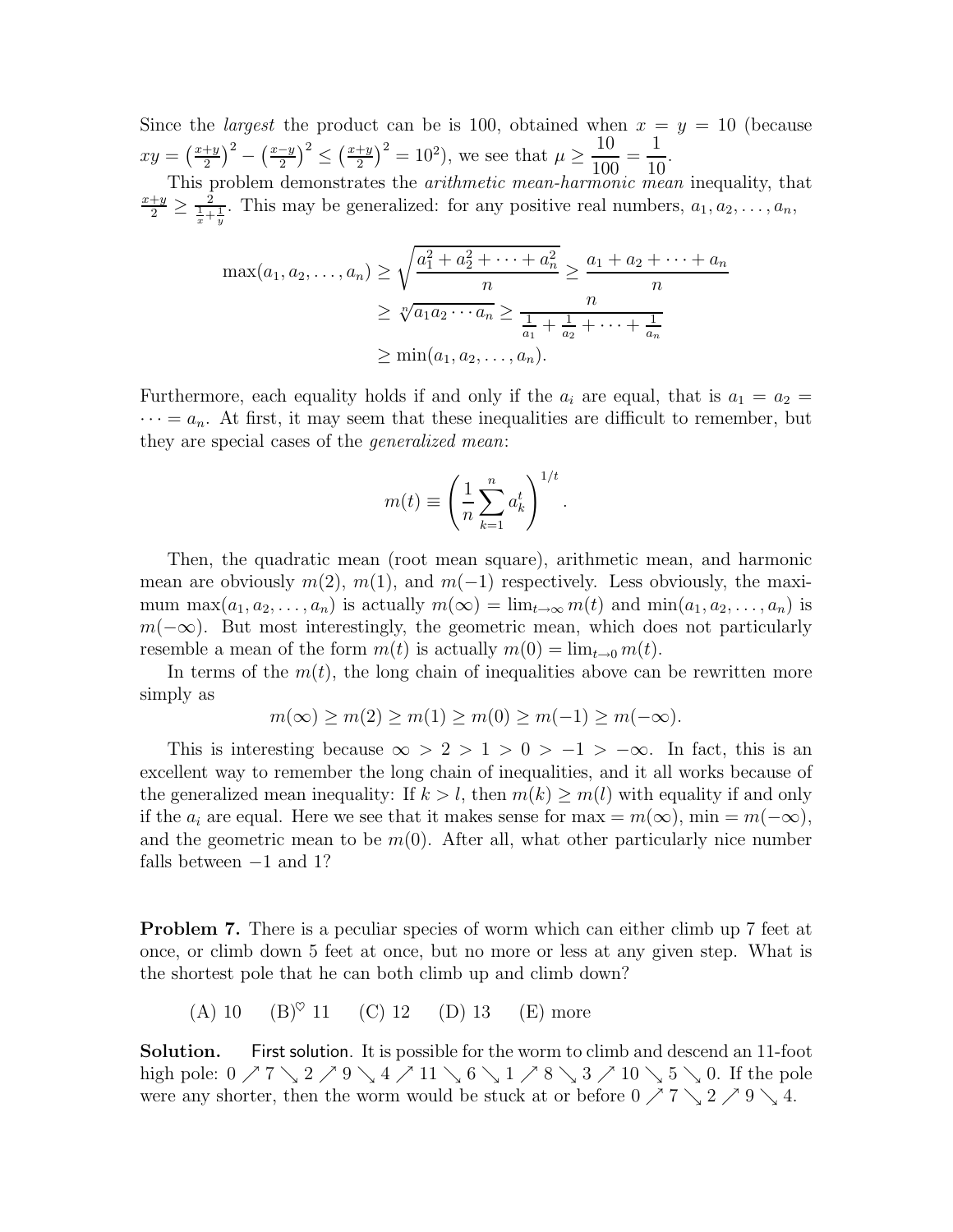Second solution. In general, assume the worm can climb up x or down y at a time. The shortest pole that the worm can climb up and down is  $x+y-\gcd(x, y)$ . To prove this, note that by dividing through by  $gcd(x, y)$ , we need only consider the case when x and y are relatively prime; moreover, we may assume  $x > y$  by symmetry.

To see that the worm cannot climb up and down a shorter pole, consider the worm's height modulo  $y$ . The worm starts at height 0 and ends at height 0 if we are to consider a single trip all the way up and then down the pole. The height modulo y either doesn't change (if he goes down y) or goes up by x. Because x and y are relatively prime, this means all residues modulo  $y$  must be hit. However, on pole shorter than  $x + y - 1$ , the worm cannot reach height  $x - 1$  mod y, and so cannot hit one of the desired residue classes.

On the other hand, he can easily climb up and down a pole of height  $x + y - 1$ . Indeed, suppose he starts at the top of the pole. By the discussion above, he can hit every residue class modulo  $y$  (if he always takes as many down moves as possible before an up move, he can never get stuck), and so in particular can hit  $0 \mod y$ ; from there, a few steps down gets him down. Flipping the argument, he can hit every residue class modulo x, so in particular he can hit 0 mod x; from there, a few steps up gets him up.

**Problem 8.** Let n be the greatest number that is the product of some positive integers (possibly not distinct), such that the sum of these integers is 2009. Find the last digit of n.

(A) 0 or 1 (B) 2 or 3 (C) 4 or 5 (D)<sup> $\heartsuit$ </sup> 6 or 7 (E) 8 or 9

Solution. Consider the positive integers in the product. It is not optimal to have any 1s, because replacing 1 and k by  $k+1$  increases the product. Similarly, numbers greater than 4 are not optimal because  $k > 4$  may be replaced by 2 and  $k - 2$ ; even 4 may be replaced by two 2s without changing the product. Thus we may assume there are only 2s and 3s. However,  $3^2 > 2^3$  so there should be at most two 2s. Thus, the optimal product is  $n = 2 \cdot 3^{669}$ . The last digit of  $3^k$  is 3 when k is one more than a multiple of four. Thus the last digit of  $n$  is 6.

**Problem 9.** A group of hikers went on a 3.5-hour hike. In any consecutive one-hour period during their hike, they covered exactly two miles. What is the most distance they could have covered (in miles)?

(A) 6.5 (B) 7 (C) 7.5 (D)<sup> $\heartsuit$ </sup> 8 (E) None of the above

Solution. They covered at most 8 miles because they covered at most 2 miles in each of the time periods  $[0, 1]$ ,  $[1, 2]$ ,  $[2, 3]$ , and  $[2.5, 3.5]$ , but that even double-counted the progress in  $[2.5, 3]$ .

It is, however, possible to cover 8 miles in the following manner: the hikers covered two miles at uniform speed in each of the intervals  $[0, 0.5]$ ,  $[1, 1.5]$ ,  $[2, 2.5]$ ,  $[3, 3.5]$  but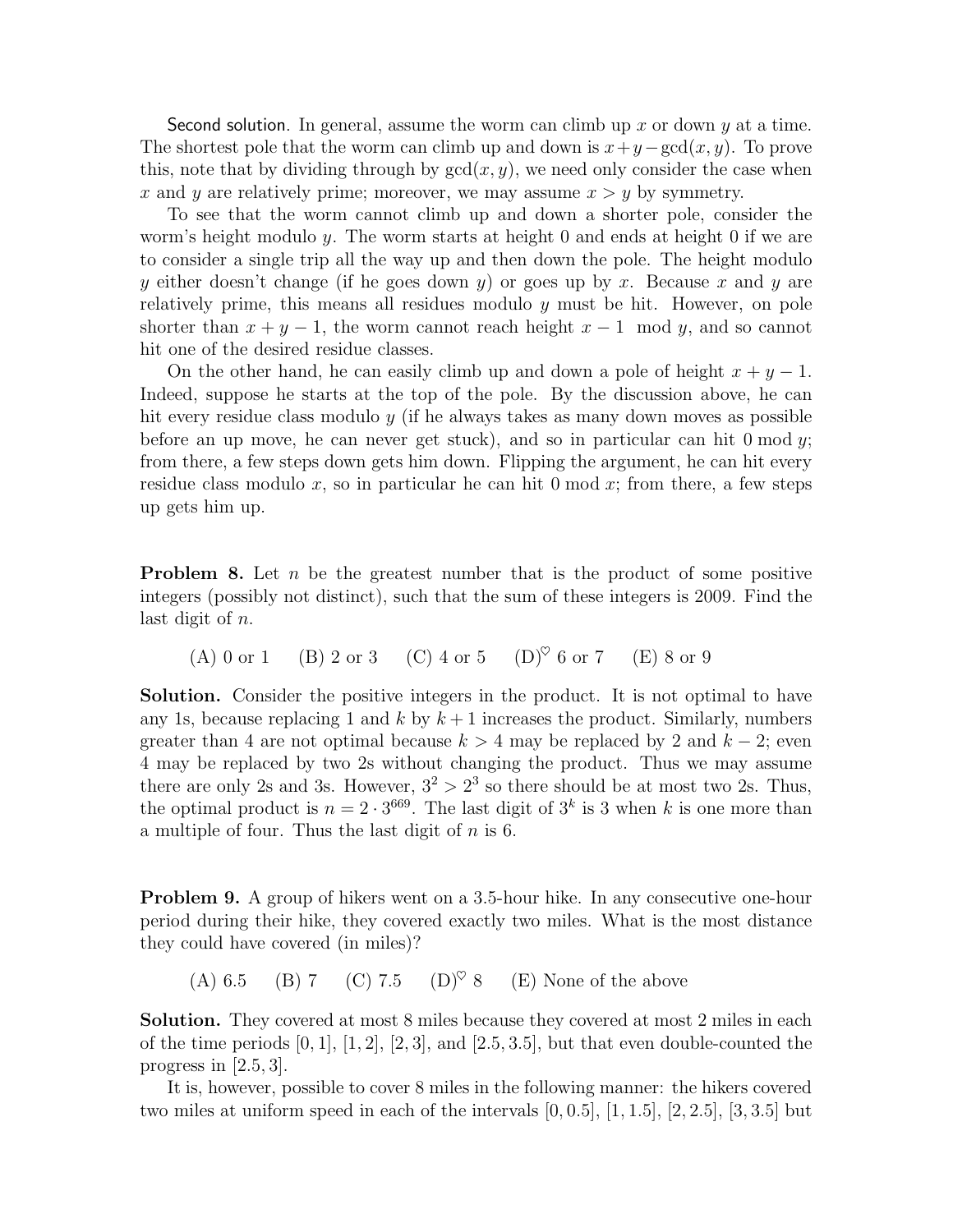rested and made no progress during each of the intervals  $[0.5, 1]$ ,  $[1.5, 2]$ , and  $[2.5, 3]$ .

# 2 Medium Problems

Problem 10. If a star is born in 2009, how many times will it happen that both its age and the year are perfect squares?

(A) 1 (B) 2 (C)<sup> $\heartsuit$ </sup> 3 (D) 4 (E) more

Solution. We need to solve the equation

$$
2009 + a2 = b2, \quad \text{i.e.} \quad 2009 = a2 - b2 = (a - b)(a + b)
$$

For every way to factor 2009 as  $n \cdot m = (a - b)(a + b)$  with  $n < m$ , there will be  $a = (n+m)/2$  and  $b = (m-n)/2$ . (Note here that both n and m are odd, so  $n \pm m$ will be divisible by 2.)

So the answer is half the number of divisors of 2009 (because we only consider divisors *n* with  $n < m = 2009/n$ .) Factor

$$
2009 = 2025 - 16 = 45^2 - 4^2 = 41 \cdot 49 = 41 \cdot 7^2
$$

Every divisor has the form  $41^a \cdot 7^b$  with  $a = 0, 1$  and  $b = 0, 1, 2$ . So the number of all divisors is  $2 \cdot 3 = 6$ , and half of that is 3.

The ages will be: 16, 1,960, and 1,008,016. So this must literally be a star, not a human!

**Problem 11.** Eight square tissues of the same size were placed on the table, one by one, to form the picture shown below. In the order of placement, which was the tissue marked B?



(A) the second (B) the third (C) the fourth  $(D)^\heartsuit$  the fifth (E) the sixth

Solution. By examining local parts of the picture, we can see that A was placed last and D placed second to last. We may also conclude that C was placed after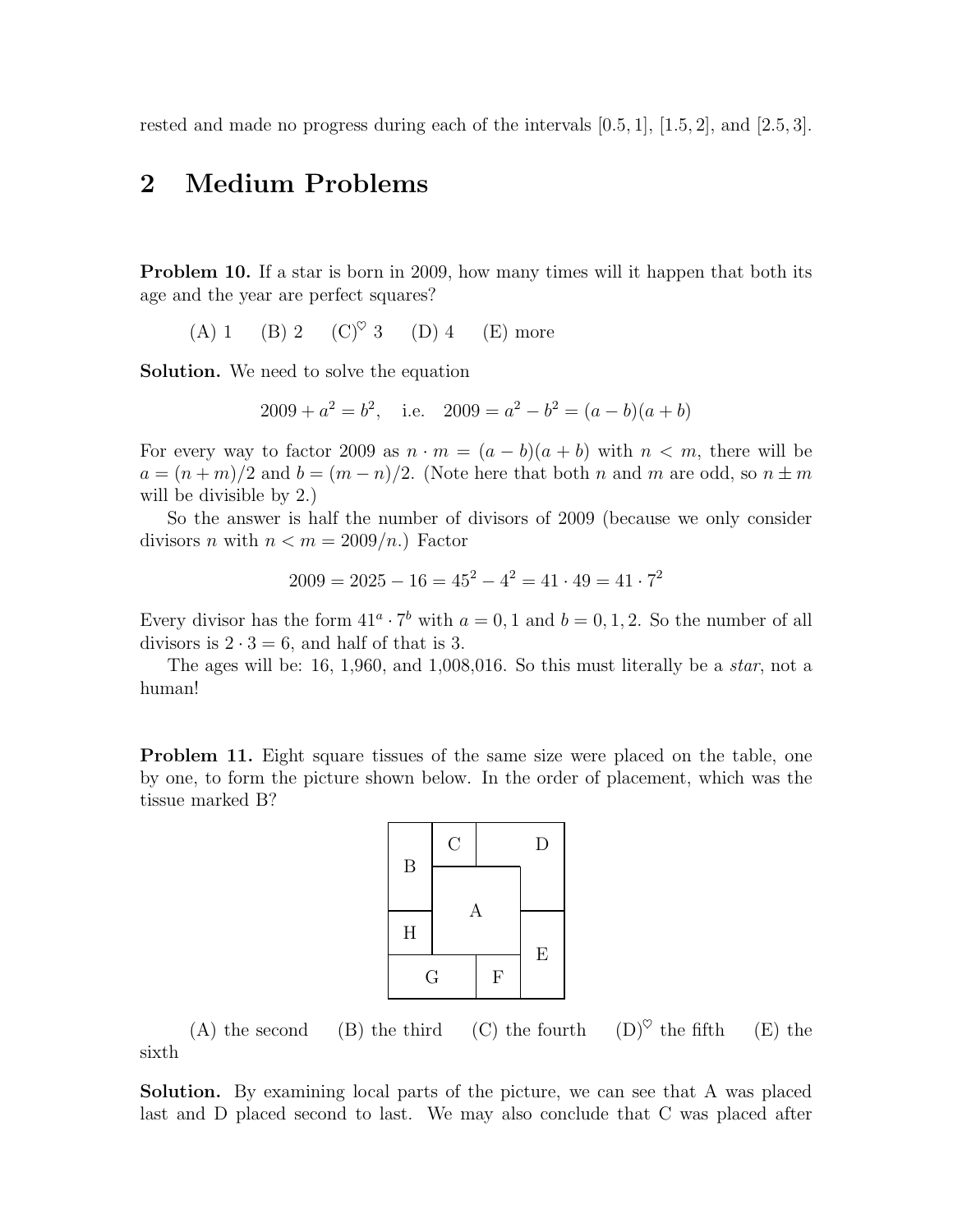B but before D. Similarly F was placed after E but before G. Finally H was placed after G but before B. Following this chain of conclusions, the following is the order of placement:

#### E F G H B C D A

So tissue B was fifth.

**Problem 12.** How many two-digit numbers A have the property that the square of the sum of the digits of  $A$  equals the sum of the digits of  $A<sup>2</sup>$ ?

(A) 6 (B) 7 (C) 8 (D)<sup> $\heartsuit$ </sup> 9 (E) None of the above

**Solution.** First solution. Note that  $A^2 < 99^2 = 9801 < 9999$ . Therefore, the sum of digits of  $A^2$  is less than  $9 \cdot 4 = 36$ . Since it equals the square of the digits of A, the sum of digits of A is less than  $\sqrt{36} = 6$ , i.e., is less than or equal to 5. There are now 15 numbers to check: 10, 11, 12, 13, 14, 20, 21, 22, 23, 30, 31, 32, 40, 41, 50, from which 9 numbers work: 10, 11, 12, 13, 20, 21, 22, 30, 31.

Second solution. Denote by  $S(n)$  the sum of the digits of n. Note that when adding two numbers, either the digits add up or there is a carry of 1 on the left, and every time this happens the sum of digits drops by 9. Thus,  $S(n) \leq n$  since  $n = 1 + \cdots + 1$ , and equality holds if and only if n is a one-digit number. Also, note that  $S(10n) = S(n)$ .

Let the two-digit number be  $A = 10a + b$ . Then

$$
S(A^{2}) = S((10a + b)^{2}) = S(100a^{2} + 10 \cdot 2ab + b^{2}) \le S(100a^{2}) + S(10 \cdot 2ab) + S(b^{2})
$$
  
=  $S(a^{2}) + S(2ab) + S(b^{2}) \le a^{2} + 2ab + b^{2} = (a + b)^{2} = S(A)^{2}$ 

and equality holds if and only if  $a^2$ ,  $2ab$ , and  $b^2$  are 1-digit numbers. Thus, it is necessary and sufficient that  $1 \le a \le 3$ ,  $0 \le b \le 3$  and  $ab \le 4$ . This gives the 9 possibilities 10, 11, 12, 13, 20, 21, 22, 30, 31.

**Problem 13.** What is the slope of the line that bisects the angle in the first quadrant formed by the lines  $y = 0$  and  $y = 2x$ ?

(A) 
$$
\frac{\sqrt{5}+1}{2}
$$
 (B) 1 (C)<sup>°</sup>  $\frac{\sqrt{5}-1}{2}$  (D)  $\frac{1}{2}$  (E)  $\frac{1}{3}$ 

**Solution.** If  $\theta$  is the angle formed by the two lines, then  $\tan \theta = 2$ . Letting  $\phi = \theta/2$ , we have  $\frac{2 \tan \phi}{1}$  $1 - \tan^2 \phi$ = 2, and so  $\tan^2 \phi + \tan \phi - 1 = 0$ . Thus,  $\tan \phi = \frac{-1 \pm \sqrt{5}}{2}$ 2 . We discard the negative solution, which is the slope of the perpendicular to the angle bisector.

**Problem 14.** How many positive integers n less than 2009 have the property that mn is **not** divisible by 2009 for every positive integer  $m < 2009$ ?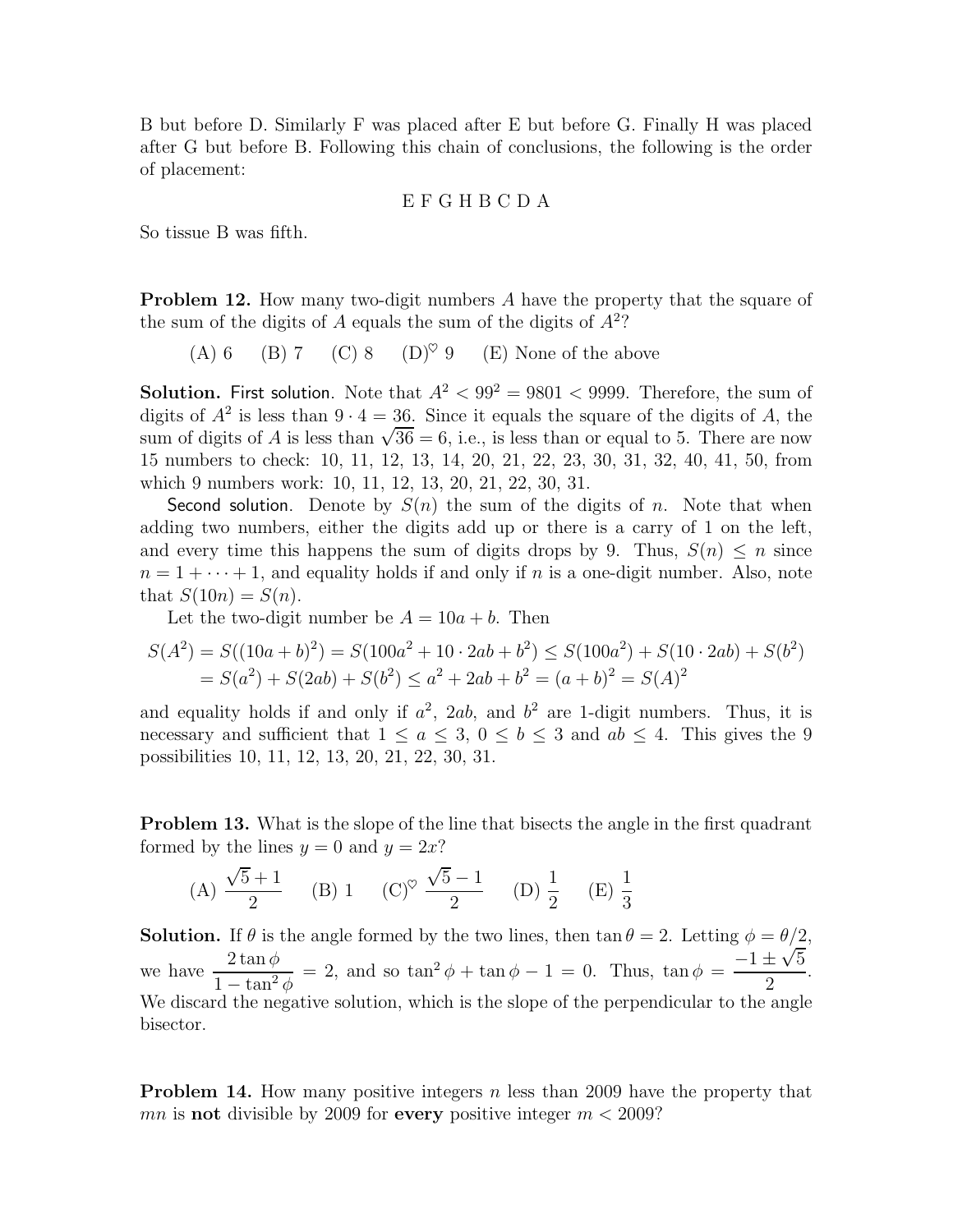(A) 1674 (B)<sup> $\heartsuit$ </sup> 1680 (C) 1722 (D) 1960 (E) None of the above

**Solution.** Acceptable integers n must be relatively prime to 2009. Since  $2009 =$  $7^2 \cdot 41$ , we see that *n* cannot be divisible by 7 or by 41. There are  $2009 \cdot$ 6  $\overline{7}$  . 40 41 =  $7 \cdot 6 \cdot 40 = 1680$  eligible values of *n*.

In general, the number of positive integers less than or equal to  $n$  which are relatively prime to n is called Euler's totient function of n, written  $\varphi(n)$ . It is of particular interest in number theory and has many nice properties. For example,  $\varphi(p) = p - 1$  for prime p and  $\varphi(mn) = \varphi(m)\varphi(n)$  if m and n are relatively prime. The formula used above is a special case of the identity

$$
\varphi(n) = n \cdot \prod_{\substack{p|n \\ p \text{ prime}}} \frac{p-1}{p}.
$$

**Problem 15.** What is the distance between a vertex and the center of a regular tetrahedron of side one?

 $(A) \frac{2\sqrt{6}}{9}$  $\frac{\sqrt{6}}{9}$   $(B)^\heartsuit \frac{\sqrt{6}}{4}$  $\frac{\sqrt{6}}{4}$  (C)  $\frac{3\sqrt{3}}{8}$  $\frac{\sqrt{3}}{8}$  (D)  $\frac{\sqrt{6}}{3}$  $\frac{\sqrt{6}}{3}$  (E) None of the above

**Solution.** First solution. Let A and B be vertices, X the center, and H the center of the face opposite A. The distance from the center to a vertex,  $AX$ , is three-fourths of the height of the tetrahedron,  $AH$ . (This is analogous to the statement that for an equilateral triangle, the distance from a vertex to the center is two-thirds of the height.) To find the height, we use the Pythagorean theorem  $AB^2 = AH^2 + HB^2$ . Since  $AB = 1$ , we now need to find HB, which is the aforementioned distance from a vertex to the center of an equilateral triangle.

The height of an equilateral triangle of side 1 is  $\frac{\sqrt{3}}{2}$  $\frac{\sqrt{3}}{2}$ , so  $HB = \frac{2}{3}$ 3  $\frac{\sqrt{3}}{2} = \frac{\sqrt{3}}{3}$  $\frac{\sqrt{3}}{3}$ , so  $AH = \sqrt{1 - \frac{1}{3}} = \sqrt{\frac{2}{3}}$  $\frac{2}{3}$ . Finally, three-fourths of this is  $AX = \frac{3}{4}$  $\frac{3}{4}$ . √  $\frac{\sqrt{2}}{\sqrt{2}}$  $\frac{2}{3} = \frac{\sqrt{6}}{4}$  $\frac{\sqrt{6}}{4}$ .

Second solution. Consider a tetrahedron of side  $4\sqrt{2}$  embedded in 4-dimensional space so that its vertices are  $(4, 0, 0, 0)$ ,  $(0, 4, 0, 0)$ ,  $(0, 0, 4, 0)$ , and  $(0, 0, 0, 4)$ . (The tetrahedron lies in the hyperplane  $x + y + z + w = 4$ .) The center of this tetrahedron is clearly  $(1, 1, 1, 1)$  and so the distance to a vertex is  $\sqrt{3^2 + 1^2 + 1^2 + 1^2} = 2\sqrt{3}$ . We scale down our answer for a unit tetrahedron to get  $\frac{2\sqrt{3}}{4\sqrt{2}}$  $\frac{2\sqrt{3}}{4\sqrt{2}} = \frac{\sqrt{6}}{4}$  $\frac{\sqrt{6}}{4}$ .

**Problem 16.** What is the sum of the distances from the point  $(1, 1)$  to the sides of the equilateral triangle with vertices at  $(0,0)$ ,  $(4,0)$ , and  $(2, 2\sqrt{3})$ ?

(A) 2 (B) 
$$
3(2\sqrt{3}-1)
$$
 (C)<sup>°</sup>  $2\sqrt{3}$  (D) 4 (E)  $4\sqrt{3}$ 

**Solution.** The sum S doesn't depend on the point in the interior. Indeed, let  $h_1$ ,  $h_2$ , and  $h_3$  be the three distances, and split up the equilateral triangle into three triangles with base 1 and heights  $h_1$ ,  $h_2$ , and  $h_3$ . Then by the  $\frac{1}{2}bh$  formula for the area of a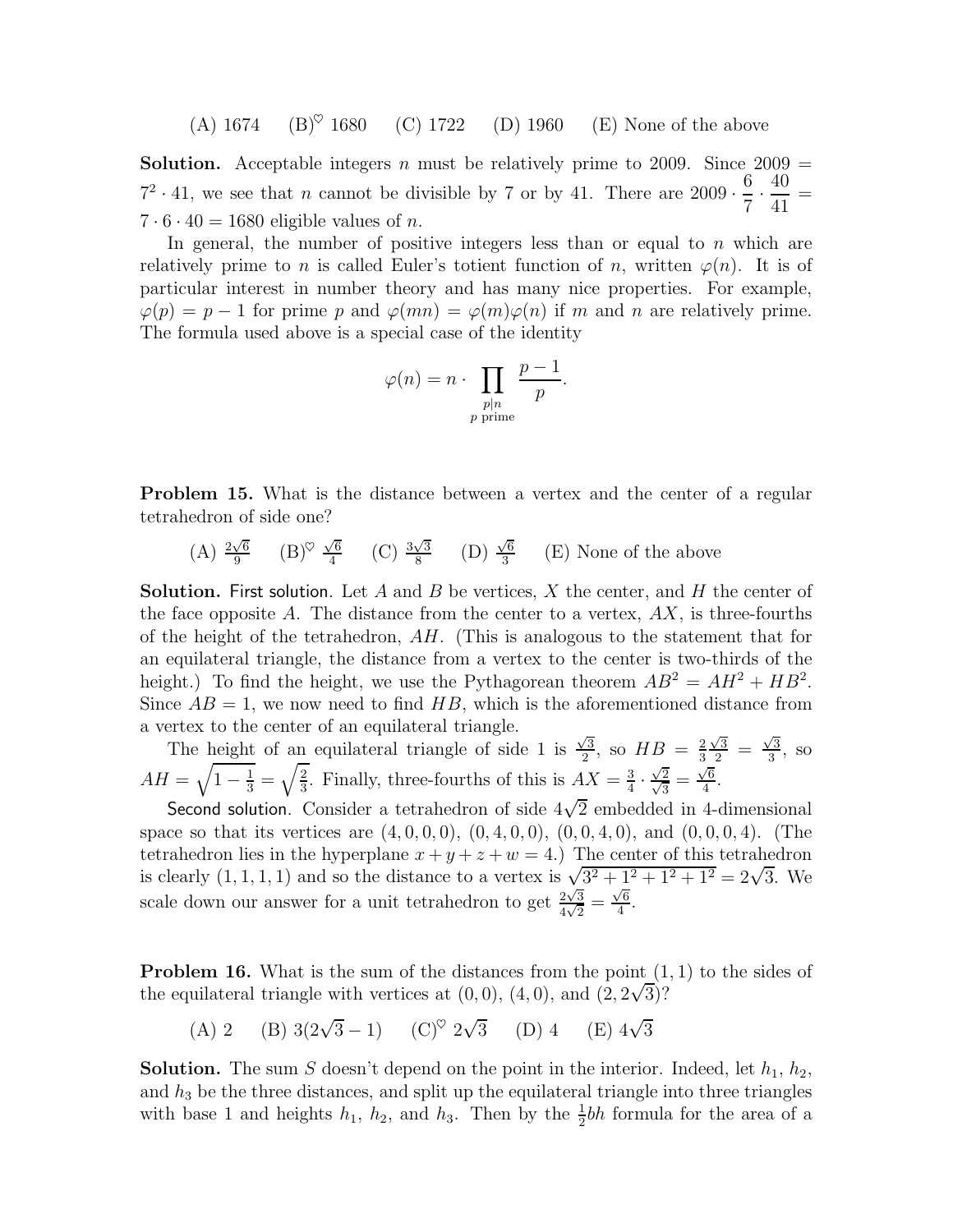triangle, the area of the whole equilateral triangle  $4\sqrt{3}$  is equal to  $2h_1 + 2h_2 + 2h_3$ , and so in particular  $h_1 + h_2 + h_3 = \frac{4\sqrt{3}}{2} = 2\sqrt{3}$ .

Problem 17. If the side lengths of a right triangle are all integers and one is 2009, find their largest possible sum.

(A) 4410 (B) 16072 (C)<sup> $\heartsuit$ </sup> 4038090 (D) 4040099 (E) there is none.

Solution. To get the largest sum, we want the given length to be one of the legs, not the hypotenuse. If one leg has length  $A$  (in our case an integer), then we want to maximize  $x + y$ , where x and y are integers satisfying  $A^2 + x^2 = y^2$ . Since  $A^2 = y^2 - x^2 = (y - x)(x + y)$ , to maximize  $x + y$  we want to set  $y - x = 1$  and write  $A^{2} = 2x + 1$ , and then the sum of the side lengths will be  $A + 2x + 1 = A^{2} + A =$  $A(A + 1) = (2009)(2010) = 4,038,090.$ 

**Problem 18.** 2009 kittens are sleeping in their individual crates, numbered 1 through 2009. A veterinary assistant decides to open all 2009 doors in order while the cats are asleep. He then goes back to the beginning and closes all the even-numbered doors. He then goes back to the beginning and changes every door divisible by three (i.e., if it's open, he closes it, and if it's closed, he opens it). He then continues this process for every integer  $k \leq 2009$ , so that on the last trip, he changes precisely the  $2009<sup>th</sup>$ door. When the kittens awake in the morning, what is the largest numbered crate whose kitten will roam free?

(A) 1 (B) 1024 (C)♥ 1936 (D) 2009 (E) None of the above

Solution. The position of a door changes once for each distinct factor of its assigned number. Since a door is opened with factor 1, it will end up open precisely when there are an odd number of distinct factors. The positive integers with an odd number of distinct factors are the perfect squares. The largest perfect square less than 2009 is  $44^2 = 1936.$ 

Problem 19. Rachelle has 100 letters addressed to 100 different people and must place them in corresponding envelopes. Out of boredom, she puts one letter at random in each envelope. What is the expected number of letters that end up in correct envelopes?

(A) 0 (B)  $1/e$  (C)<sup> $\heartsuit$ </sup> 1 (D) 2 (E) 3

**Solution.** First solution: Let  $X_i$  be the random variable that is 1 when the  $i^{\text{th}}$  letter is put in the correct envelope and 0 otherwise. Clearly the expected value of  $X_i$  is  $E(X_i) = 1/100$ . Since  $E(X + Y) = E(X) + E(Y)$  for any random variables X and Y, we have

$$
E(X_1 + X_2 + \cdots + X_{100}) = 100 \cdot \frac{1}{100} = 1,
$$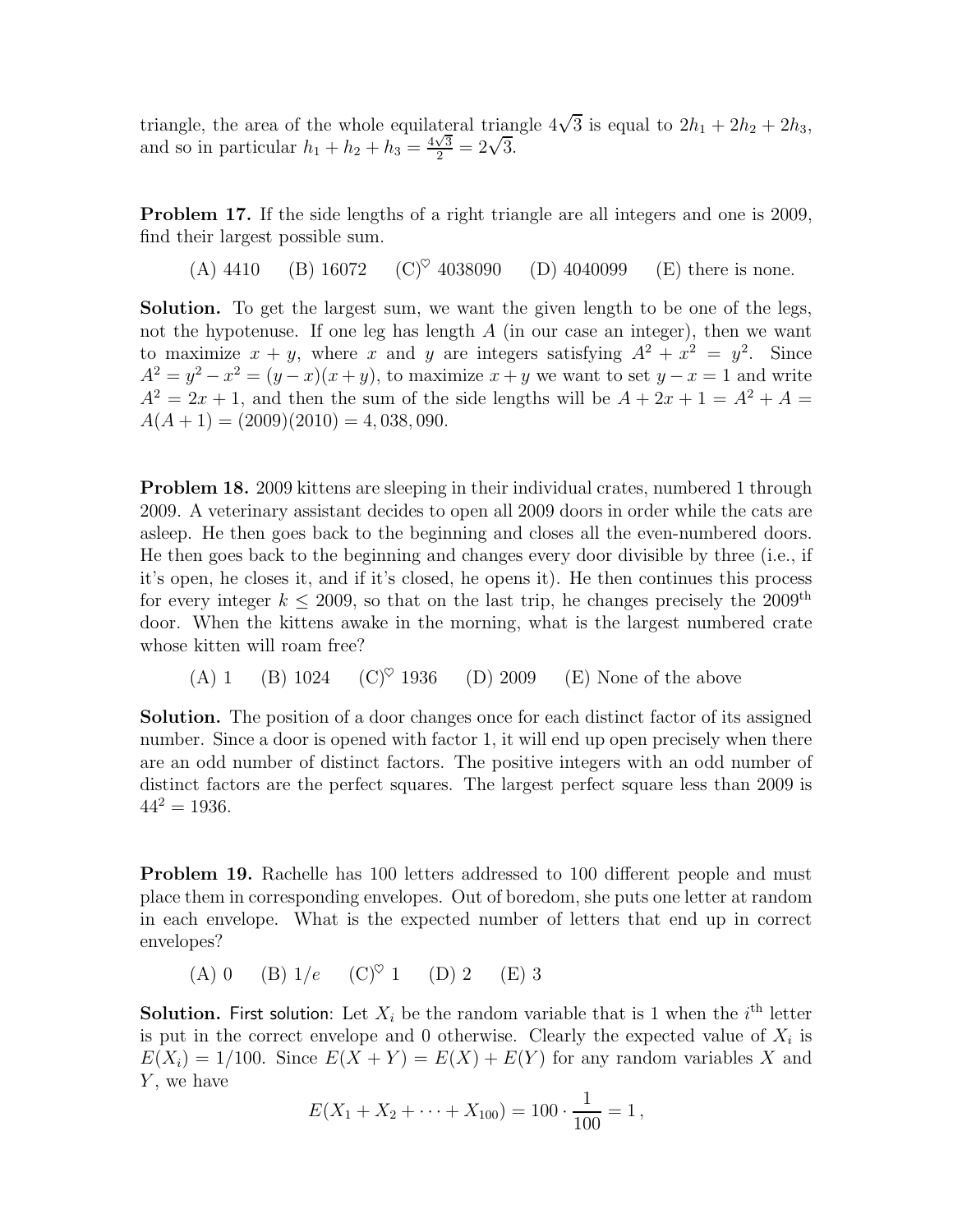but  $X_1 + \cdots + X_{100}$  gives precisely the number of letters in the correct envelopes.

Second solution: We give an inductive proof that the answer is always 1. Clearly, with  $n = 1$  letters, the answer is 1. Suppose we know that the expected number of correct letters is 1 for all  $n \leq k$ . With  $k+1$  letters, let Y be the event that letter  $k+1$  is placed in the correct envelope;  $P(Y) = 1/(k+1)$ . Let X be the number of letters in the correct envelopes. Then

$$
E(X) = E(X | Y)P(Y) + E(X | \text{not } Y)P(\text{not } Y).
$$

By the induction hypothesis,  $E(X | Y) = 1 + 1 = 2$ .

On the other hand, if letter  $k+1$  is put in the wrong envelope, say the  $\ell^{\text{th}}$ , letters 1 through k must be put in envelopes 1 through k, with  $k+1$  replacing  $\ell$ . Since letter  $\ell$  cannot possible end up in the correct envelope,  $E(X | \text{not } Y) = 1 - 1/k$ .

Thus,

$$
E(X) = 2 \cdot \frac{1}{k+1} + \left(1 - \frac{1}{k}\right) \left(1 - \frac{1}{k+1}\right) = \frac{2}{k+1} + \frac{k-1}{k} \cdot \frac{k}{k+1} = 1.
$$

**Problem 20.** What is the product of the lengths of all the diagonals of a regular octagon with sidelength 1? (A diagonal is a line segment connecting two vertices that are not adjacent.)

(A) 
$$
\frac{(2+\sqrt{2})^{10}}{1024}
$$
 (B)  $256(2+\sqrt{2})^4$  (C)<sup>°</sup>  $\frac{(2+\sqrt{2})^{14}}{4}$  (D)  $\frac{(2+\sqrt{2})^{28}}{16}$   
(E) None of the above

Solution. First, consider a regular octagon inscribed in the unit circle, and consider the 5 diagonals emanating from a fixed vertex. They have length  $\sqrt{2}$ ,  $\sqrt{2 + \sqrt{2}}$ , 2,  $\sqrt{2+\sqrt{2}}$ , and  $\sqrt{2}$ , respectively (using the law of cosines for the non-obvious one). Thus, the product of the lengths of the diagonals emanating from a fixed vertex is  $4(2+\sqrt{2})$ . Since each diagonal connects two vertices, the product of the lengths of all the diagonals will therefore be

$$
(4(2+\sqrt{2}))^{8/2} = (4(2+\sqrt{2}))^4.
$$

Note that the sidelength of the octagon inscribed in the unit circle is  $2\sin(\pi/8)$ . So to obtain an octagon with sidelength 1 we must scale everything up by a factor of  $\frac{1}{\sqrt{1-\frac{1}{2}}}$  $\frac{1}{2\sin(\pi/8)}$ . Since there are 20 diagonals, the product of the lengths will therefore

scale up by a factor of 
$$
\left(\frac{1}{2\sin(\pi/8)}\right)^{20} = \left(\frac{1}{4\sin^2(\pi/8)}\right)^{10}
$$
. Recall that  $4\sin^2(\pi/8) = 2\left(1 - \cos(\pi/4)\right) = 2 - \sqrt{2}$ , so  $\frac{1}{4\sin^2(\pi/8)} = \frac{2 + \sqrt{2}}{2}$ .

Thus, the product of the lengths of all the diagonals of the regular octagon with sidelength 1 is

$$
(4(2+\sqrt{2}))^{4} \left(\frac{2+\sqrt{2}}{2}\right)^{10} = \frac{(2+\sqrt{2})^{14}}{4}.
$$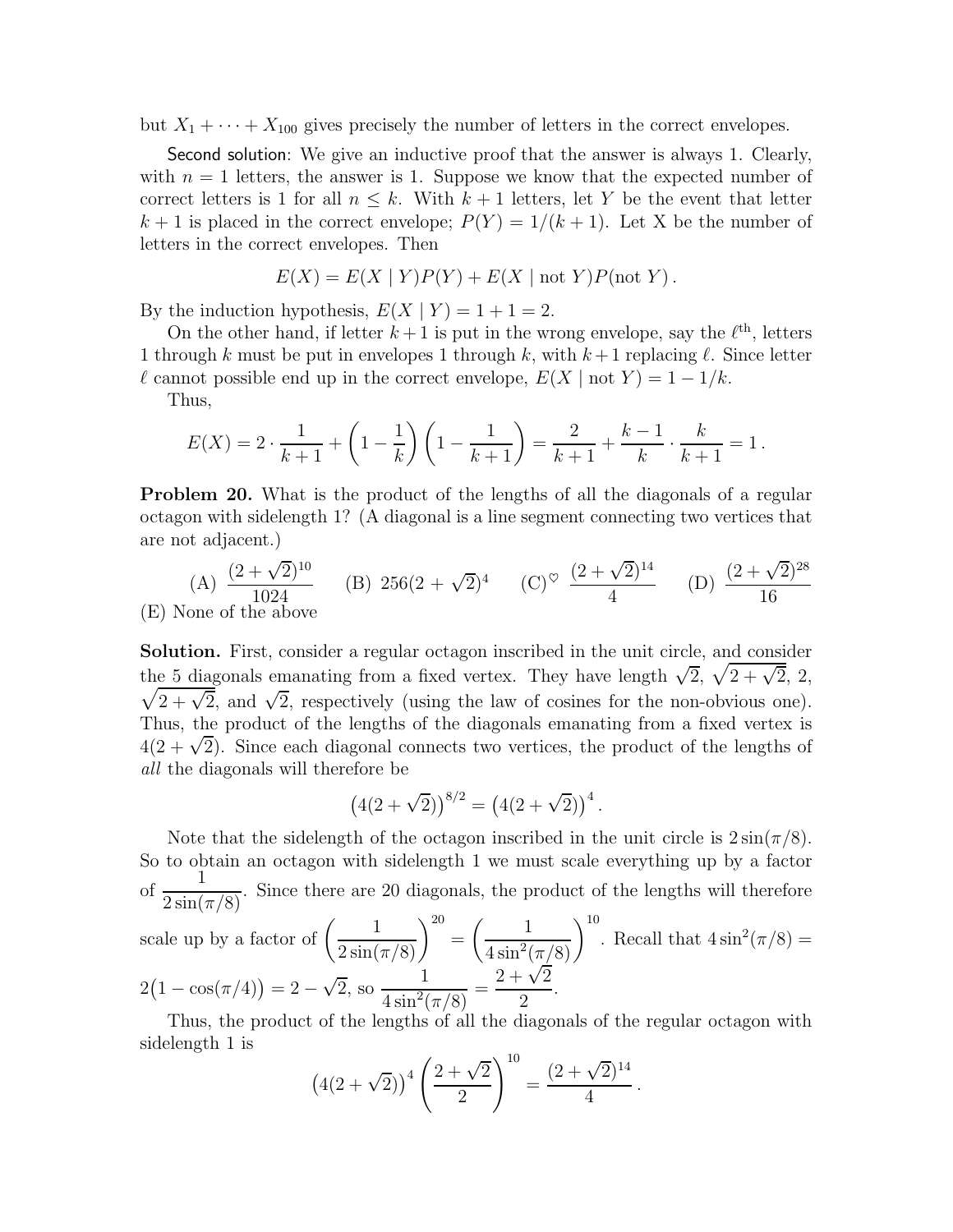## 3 Hard Problems

**Problem 21.** What is the least number n so that a  $30^{\circ} - 30^{\circ} - 120^{\circ}$  triangle can be cut into n acute triangles?

(A) 8 (B) 9 (C) 10 (D) 11 (E)<sup> $\heartsuit$ </sup> None of the above

Solution. Here is a dissection with seven triangles:



It is not possible to cut a nonacute triangle into less than seven acute triangles. Indeed, consider a minimal dissection, say of a triangle  $ABC$  with nonacute angle A. One line segment must divide angle  $A$ ; however, it cannot meet the other side since otherwise another nonacute triangle would be formed and our dissection would not be minimal. Therefore a vertex of the dissection lies within the triangle, say  $V$ . At least five line segments must meet at  $V$ , forming a centrally-divided pentagon. It follows there are least seven triangles because any dissection of a triangle into triangles and a single pentagon must contain at least two triangles.

Conversely, every nonacute triangle can be dissected into seven acute triangles. Indeed, draw the incircle and choose two tangents  $DE$  and  $FG$  to it so that  $BDE$ and  $CFG$  are acute triangles. Then the angle bisectors of the pentagon  $ADEFG$ complete the dissection, because a triangle with two acute angles greater than 45◦ is acute.

**Problem 22.** What is the largest number of knights that may be placed on a toroidal  $5 \times 5$  chessboard so that no knight attacks another? A *toroidal* chessboard is one in which the left and right edges have been identified, as well as the top and bottom edges. Thus a piece can move off the left end of the board and end up at the same height on the right end, and similarly with top and bottom.

(Recall that in chess, a knight can move two squares horizontally and one square vertically, or two squares vertically and one square horizontally. The knight, however, does not attack the squares along the way to its destination; thus a single knight attacks 8 squares.)

In the following picture, the knight is denoted by  $N$  and it attacks the eight numbered squares.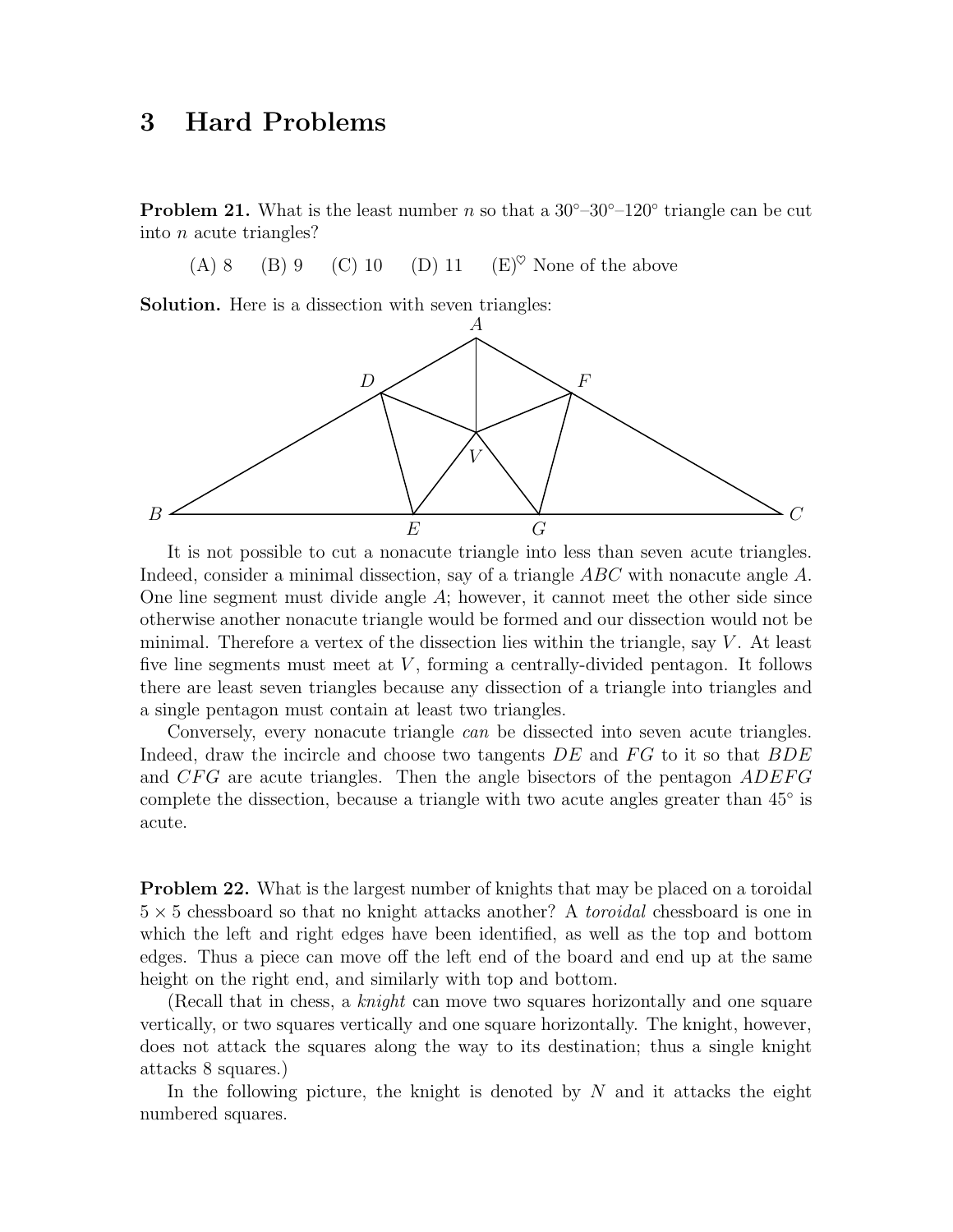|         |                |                | 8            | $\overline{5}$ |
|---------|----------------|----------------|--------------|----------------|
| $\,6\,$ |                | $\overline{7}$ |              |                |
| 3       |                | $\overline{2}$ |              |                |
|         |                |                | $\mathbf{1}$ | $\overline{4}$ |
|         | $\overline{N}$ |                |              |                |

(A) 4 (B) $\degree$  5 (C) 6 (D) 7 (E) None of the above

Solution. It is easy to achieve five non-attacking knights, for example by placing them all in the same row. To prove that you cannot place more, consider the following pattern on the board:

| E                | B                | $\mathbf{D}$   | A             | $\overline{C}$   |
|------------------|------------------|----------------|---------------|------------------|
| $\mathbf{D}$     | $\boldsymbol{A}$ | $\mathcal{C}$  | E             | $\boldsymbol{B}$ |
| $\overline{C}$   | E                | $\overline{B}$ | D             | $\mathbf{A}$     |
| B                | D                | Α              | $\mathcal{C}$ | E                |
| $\boldsymbol{A}$ | $\overline{C}$   | E              | B             | $\mathbf{D}$     |

Each letter marks five squares, all of which attack each other. Thus you may place at most one knight within each group of identical letters.

**Problem 23.** What is the  $57<sup>th</sup>$  digit in the decimal expansion of  $1/23$ ?

(A) 0 or 9 (B) 1 or 8 (C) 2 or 7 (D) 3 or 6 (E)♥ 4 or 5

Solution. The decimal expansion of 1/23 is a repeating decimal with period a divisor of 22, i.e., 2, 11, or 22. Since long division shows that the decimal starts with  $0.043...$ , the period is not 2. If the period is 11, then the  $57<sup>th</sup>$  digit will be the  $2<sup>nd</sup>$  digit, 4. If the period is 22, the 57th digit will be equal to the 13th digit. By Midy's Theorem, the sum of the 2nd and 13th digits is 9, so the 13th digit will be 5. So the 57th digit is either 4 or 5. In fact, it is 5, since the period of the decimal is 22.

For reference, recall that Midy's theorem says that if a fraction  $a/p$  (p prime) has period 2n and so may be written as

$$
\frac{a}{p} = 0.\overline{d_1d_2d_3\cdots d_nd_{n+1}\cdots d_{2n}},
$$

then  $d_i + d_{i+n} = 9$ .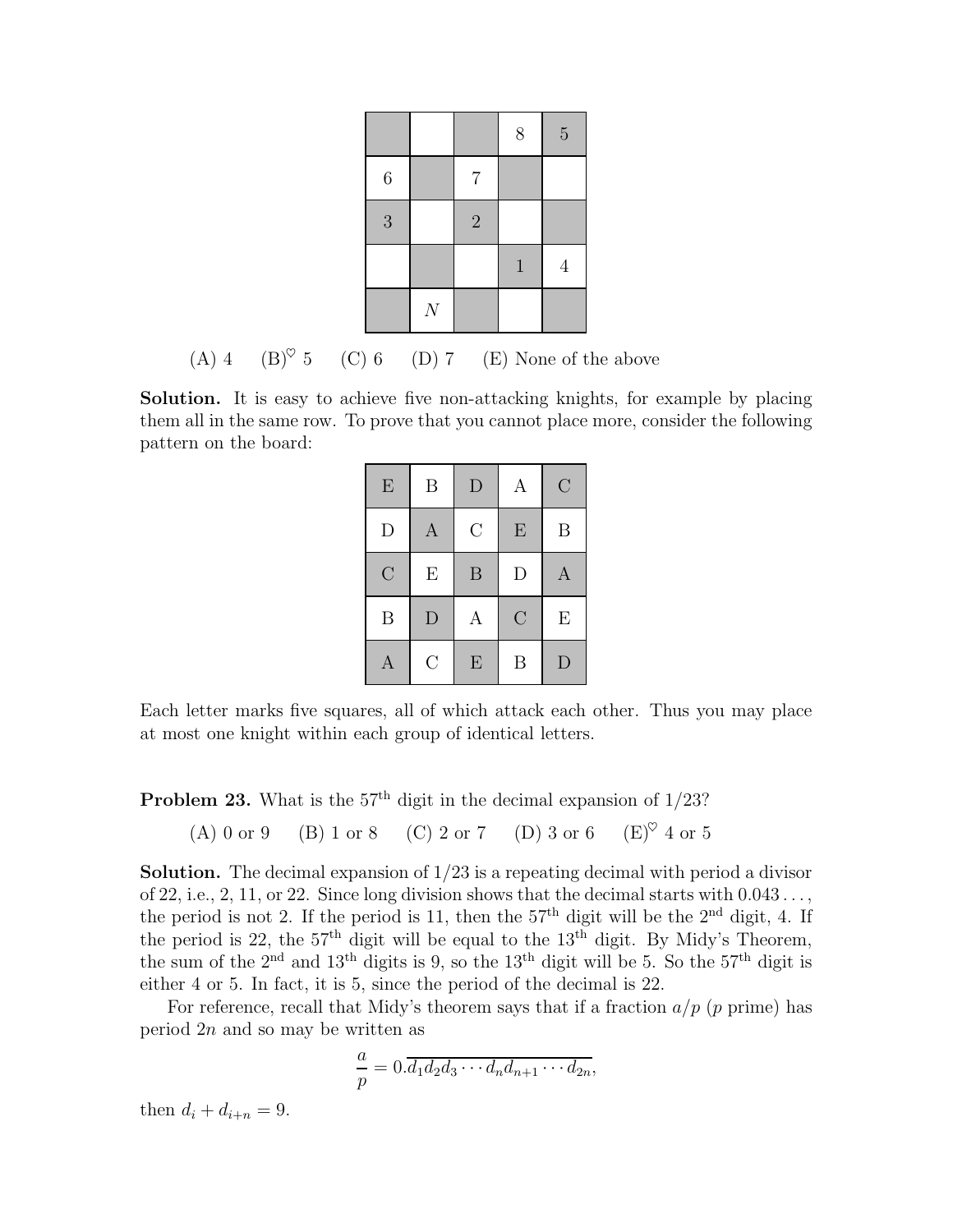**Problem 24.** In order to win a (tennis-like) game, one must win 3 points and also win by a margin of 2 points. (Thus, possible winning scores are 3-0, 3-1, 4-2, 5-3, etc.) If Boris wins each point with probability  $p = 2/3$ , what is the probability that he wins the game?

(A)  $176/405$  (B)  $304/405$  (C)<sup> $\heartsuit$ </sup>  $112/135$  (D)  $132/135$  (E) None of the above

Solution. First solution: The probability that Boris wins by a score of 3-0 or 3-1 is  $p^3 + 3p^3(1-p)$  (there are three paths to 3-1 from 0-0 that don't pass through 3-0). Now the probability that he wins after getting to 2-2 is

$$
{4 \choose 2} p^2 (1-p)^2 (p^2+2p(1-p)p^2+4p^2(1-p)^2p^2+\dots) = 6p^4(1-p)^2 \frac{1}{1-2p(1-p)}.
$$

Thus, the probability that Boris wins is

$$
p^3 + 3p^3(1-p) + \frac{6p^4(1-p)^2}{1-2p(1-p)},
$$

which equals  $112/135 \approx 83\%$  when  $p = 2/3$ .

Second Solution: We avoid the infinite series in the previous argument by noticing that once the score gets to 2-2, we can focus on pairs of points played after that moment. We don't care about pairs where each players wins a point, so we're waiting for a pair when either player wins both points. The probability that Boris wins in that situation is

$$
\frac{p^2}{p^2 + (1-p)^2},
$$

as before.

Now we imagine a slightly different game: We play 4 points, regardless, but if the score is 2-2 we continue until someone wins as usual. We let the reader sort out why the probabilities are the same for this game. Then the probability that Boris wins will be (considering that his opponent wins 0, 1, or 2 points of the first four points played)

$$
\binom{4}{0} p^4 + \binom{4}{1} p^3 (1-p) + \binom{4}{2} p^2 (1-p)^2 \frac{p^2}{1-2p(1-p)} = p^4 + 4p^3 (1-p) + \frac{6p^4 (1-p)^2}{p^2 + (1-p)^2}.
$$

This approach may be generalized to games of the form "first to k wins, except one must win by 2" for any  $k$ .

**Problem 25.** A set S of (distinct) positive integers has the property that the sum of any three of them is a prime number. What is the largest possible number of elements S can have?